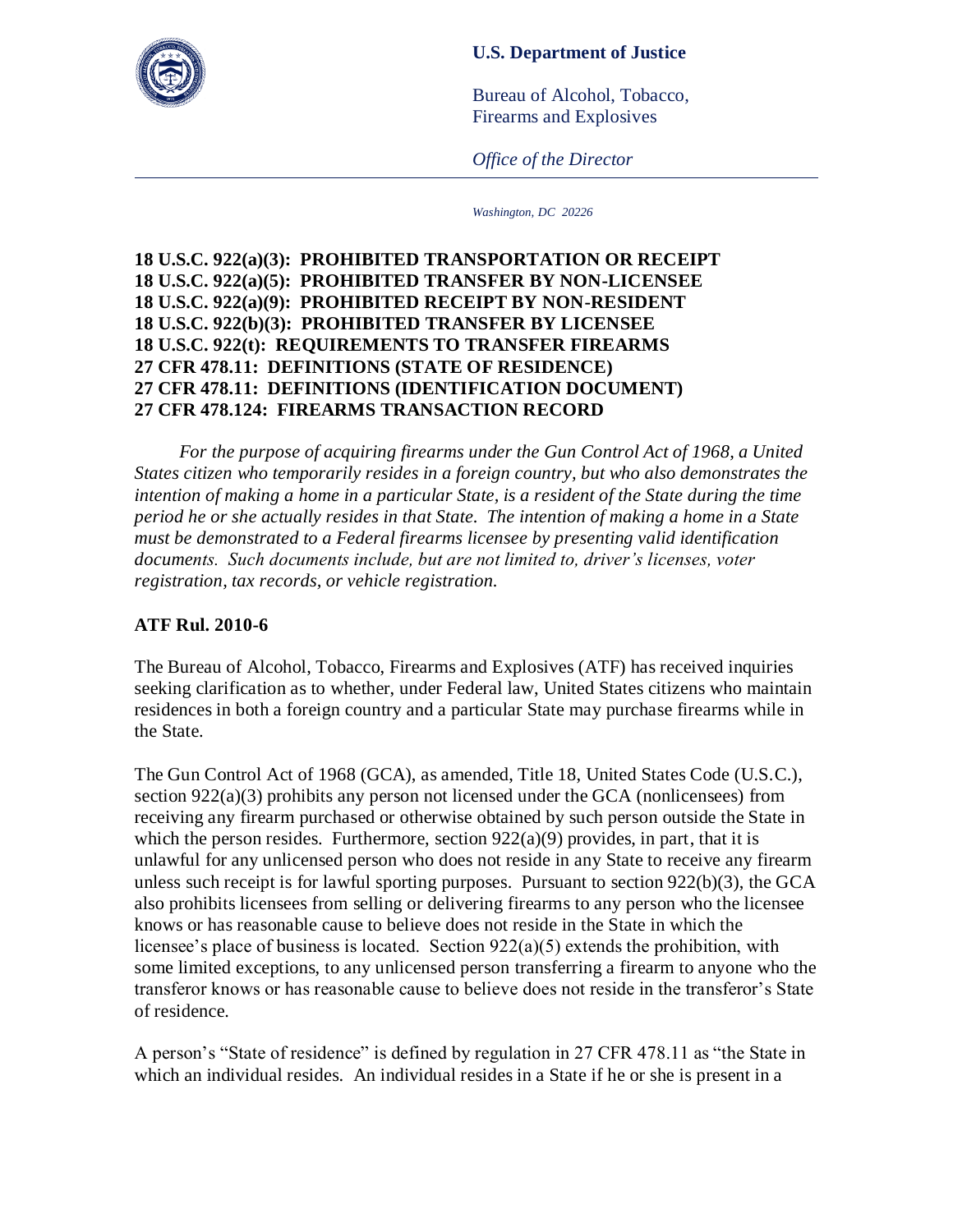State with the intention of making a home in that State." Ownership of a home or land within a given State is not sufficient, by itself, to establish a State of residence. However, ownership of a home or land within a particular State is not required to establish presence and intent to make a home in that State. Furthermore, temporary travel, such as short-term stays, vacations, or other transient acts in a State are not sufficient to establish a State of residence because the individual demonstrates no intention of making a home in that State.

To ensure compliance with this residency requirement, section 922(t) of the GCA requires licensees to examine a valid "identification document" (as defined in 18 U.S.C. 1028(d) and 27 CFR 478.11) of a firearm transferee. This document must contain the residence address of the transferee so that the licensee may verify the identity of the transferee and discern whether the transferee has the intention of making a home in a particular State. Licensees transferring a firearm to a person not licensed under the GCA are required, pursuant to 27 CFR 478.124, to record the firearm transaction on an ATF Form 4473, which requires, among other things, the transferee's residence address, including the transferee's State of residence as it appears on the valid identification document.

The term "identification document" is defined by 18 U.S.C. 1028(d)(3) as "a document made or issued by or under the authority of the United States Government, a State, political subdivision of a State . . . which, when completed with information concerning a particular individual, is of a type intended or commonly accepted for the purpose of identification of individuals." The regulations, 27 CFR 478.11, define the term "identification document" as "[a] document containing the name, residence address, date of birth, and photograph of the holder and which was made or issued by or under the authority of the United States Government, a State, political subdivision of a State . . . which, when completed with information concerning a particular individual, is of a type intended or commonly accepted for the purpose of identification of individuals." Identification documents include, but are not limited to, a driver's license, voter registration, tax records, or vehicle registration. As explained in ATF Ruling 2001-5 (ATFQB 2001-4, 37), a combination of valid government documents may be used to satisfy the GCA's State residency requirement.

ATF has previously addressed the eligibility of individuals to acquire firearms who maintain residences in more than one State. Federal regulations at 27 CFR 478.11 (definition of State of Residence), Example 2, clarify that a U.S. citizen with homes in two States may, during the period of time the person actually resides in a particular State, purchase a firearm in that State. *See also* ATF Publication 5300.4 (2005), Question and Answer B12, page 179. Similarly, in ATF Ruling 80-21 (ATFB 1980-4, 25), ATF held that, during the time college students actually reside in a college dormitory or at an offcampus location, they are considered residents of the State where the on-campus or offcampus housing is located.

The same reasoning applies to citizens of the United States who reside temporarily outside of the country for extended periods of time, but who also maintain residency in a particular State. Where a citizen temporarily resides outside of the country, but also has the intention of making a home in a particular State, the citizen is a resident of the State during the time he or she actually resides in that State. In acquiring a firearm, the individual must